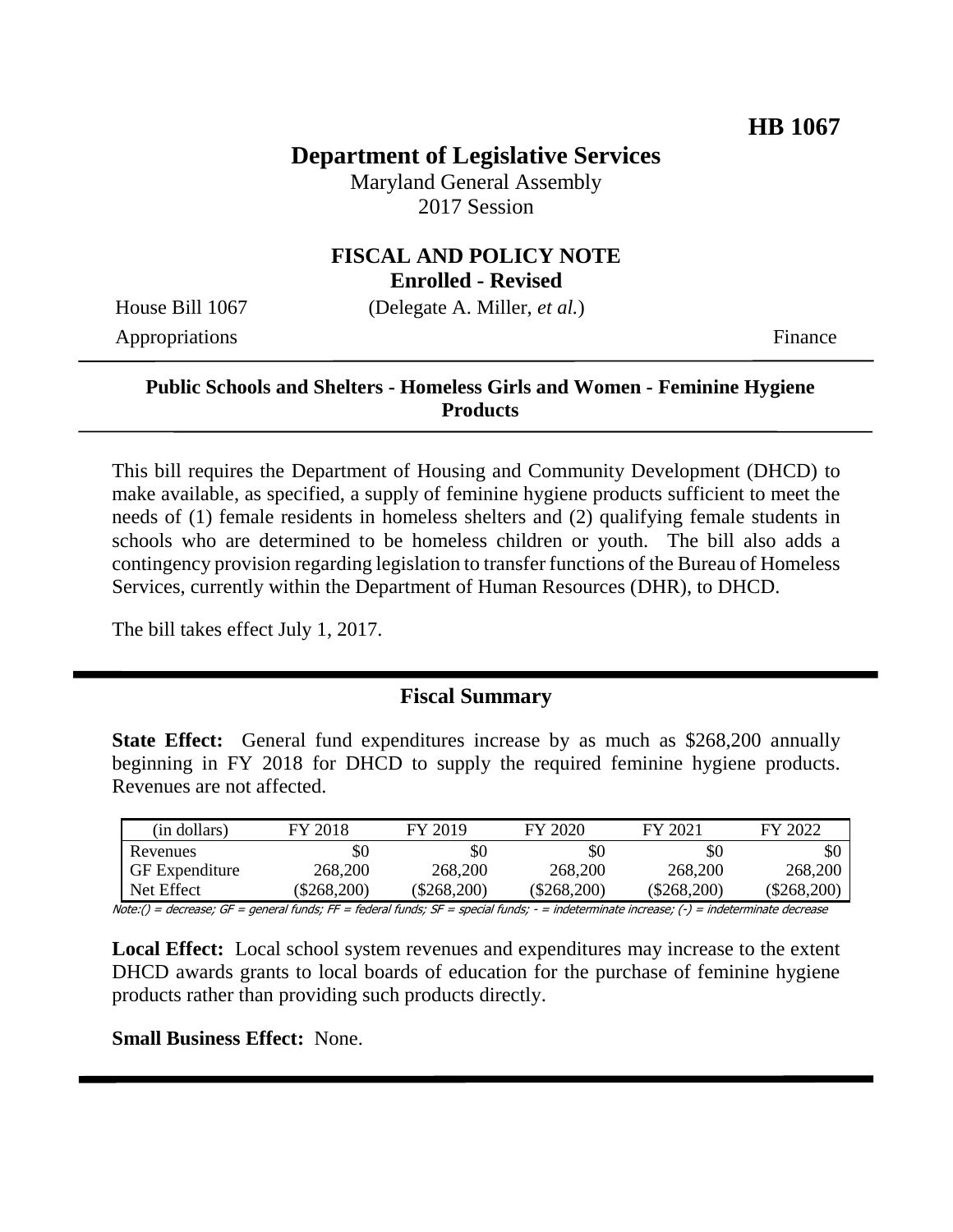## **Analysis**

**Bill Summary:** The feminine hygiene products must be made available for free to service providers, local administering agencies for service providers, and female residents in shelters. A "local administering agency" is the agency designated by DHCD or a local government to manage the programs for transitional housing services, including the Homeless Women – Crisis Shelter Home Program, and to provide a service directly or by contract with a service provider. A "service provider" is a public or private nonprofit entity that contracts with DHCD or a local administering agency to provide shelter services for homeless individuals.

DHCD must also make available to local boards of education a free supply of feminine hygiene products sufficient to meet the needs during the normal school year of female students who are determined to be homeless children or youth under the federal McKinney-Vento Homeless Assistance Act. Each local board of education, through school nurses, must make the products available to qualifying female students in schools.

The bill also establishes that if House Bill 134 of 2017, which transfers the functions, powers, and duties of the Bureau of Homeless Services, as well as associated employees, from DHR to DHCD takes effect, DHCD is responsible for providing the feminine hygiene products as specified by the bill. House Bill 134 was signed by the Governor as Chapter 105 and takes effect July 1, 2017. Accordingly, this fiscal and policy note reflects that action.

**Current Law/Background:** DHR must adopt regulations to govern the development, implementation, and evaluation of policies and programs to make homelessness rare and, if it occurs, of brief duration. DHR's Bureau of Homeless Services oversees efforts to reduce homelessness in the State. DHR does not provide direct housing placement or emergency support services specifically to homeless individuals; instead, it coordinates with and awards grant funding to local administering agencies and service providers to support various programs. For example, the Emergency and Transitional Housing and Services Program provides funds for shelter operations and support services. The Homeless Women – Crisis Shelter Home Program supports facilities that provide temporary shelter, meals, information and referral services, and counseling to homeless women and their children.

Pursuant to the McKinney-Vento Homeless Assistance Act, homeless children and youth are individuals who lack a fixed, regular, and adequate nighttime residence, and include those who are sharing the housing of other persons due to loss of housing, economic hardship, or similar reasons. School systems across the State identified more than 14,691 homeless students in their schools during the 2011-2012 school year, up from approximately 13,000 only two years earlier.

HB 1067/ Page 2